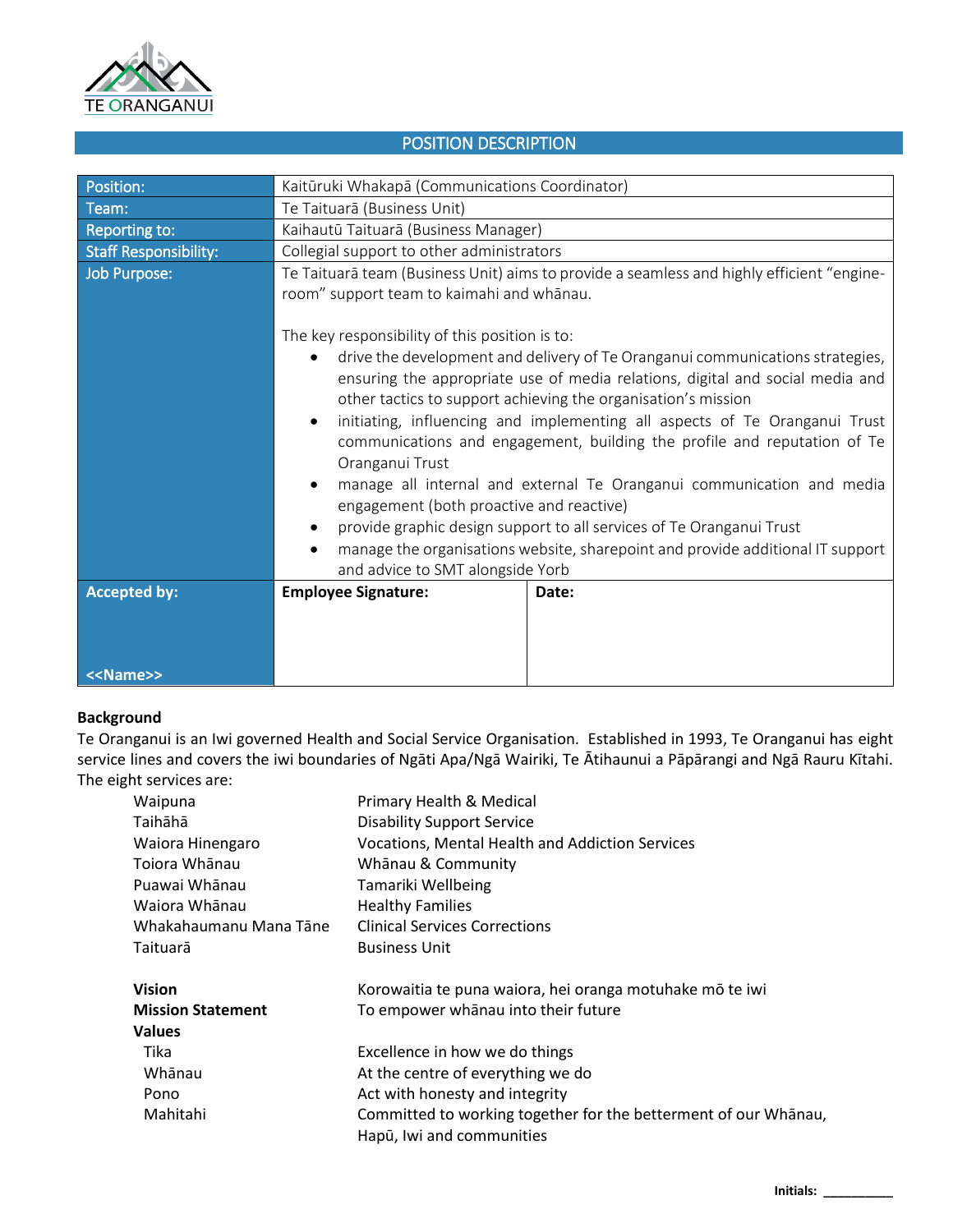### **Te Oranganui Kaitūruki Whakapā (Communications Coordinator) Position Description**

# Key Result Area 1. Communications

All Te Oranganui communication must be planned annually and developed in alignment with the Te Oranganui Communication Strategy.

- 1.1. Write, administer and coordinate all internal communication for Te Oranganui including:
	- 1.1.1. Raising staff engagement by regularly producing innovative and exciting internal material for staff via the Rongo Kōrero Newsletters and Te Oranganui Intranet
	- 1.1.2. Engage and maintain a connection with kaimahi across all services with the goal of keeping the finger on the pulse
	- 1.1.3. Keep kaimahi connected and ensuring services interact in the development of content for distribution i.e. organisation videos and photos etc
	- 1.1.4. Ensure all content is created and delivered in alignment with the Te Oranganui Communication Strategy
	- 1.1.5. Work closely with the Senior Management Team to ensure communication developed meets their requirements
	- 1.1.6. Design and communicate promotions information for events alongside the organisations event leads
	- 1.1.7. Provide support with organisational whanaungatanga events, service/contract launches etc including providing filming and photography as and when required
- 1.2. Manage, develop and coordinate all external communication for Te Oranganui, including:
	- 1.2.1. Management, development and production of all multimedia, written and visual content for iwi newsletters, website, and social media platforms (Facebook, Instagram, Twitter, LinkedIn) to raise the public profile of Te Oranganui and its health and social services. This includes sourcing, drafting and scheduling content and images.
	- 1.2.2. Plan and manage the development of storytelling mechanisms to support the visual profile of Te Oranganui
	- 1.2.3. Overseeing all design and promotional material created for distribution to the public for the purpose of ensuring the integrity of the organisation and the strategic objectives are covered
	- 1.2.4. Providing communication counsel as required to the Mātaiwhetū and Senior Management Team of Te Oranganui

## Key Performance Indicators

- Kaimahi awareness levels have increased with kaimahi more informed and engaged in what's happening internally
- External communication is managed and monitored with the goal of ensuring the integrity of Te Oranganui remains intact.
- All available platforms for communication are utilised to raise the public profile of Te Oranganui

## Key Result Area 2. Design, Marketing and Media Management

- 2.1. Plan and manage all marketing aspects for Te Oranganui including the development and roll out of merchandise and organisation branding
- 2.2. Plan, develop and deliver timely, relevant and targeted design and marketing strategies and campaigns that will increase the public profile of Te Oranganui to an exceptional standard i.e.
	- 2.2.1. Adverts for social media and the website
	- 2.2.2. Manage the Te Waipuna TV marketing and advertisement campaigns
	- 2.2.3. Develop visual works for local, regional and national promotional days such as World Smokefree Day, Cervical Screening etc
- 2.3. Manage all of Te Oranganui's media engagements; both proactive and reactive
- 2.4. Establish a standard of quality for all external publications and working with the Senior Management Team to ensure all kaimahi are aware of the standard required when advertising services and events that hold the Te Oranganui name and brand.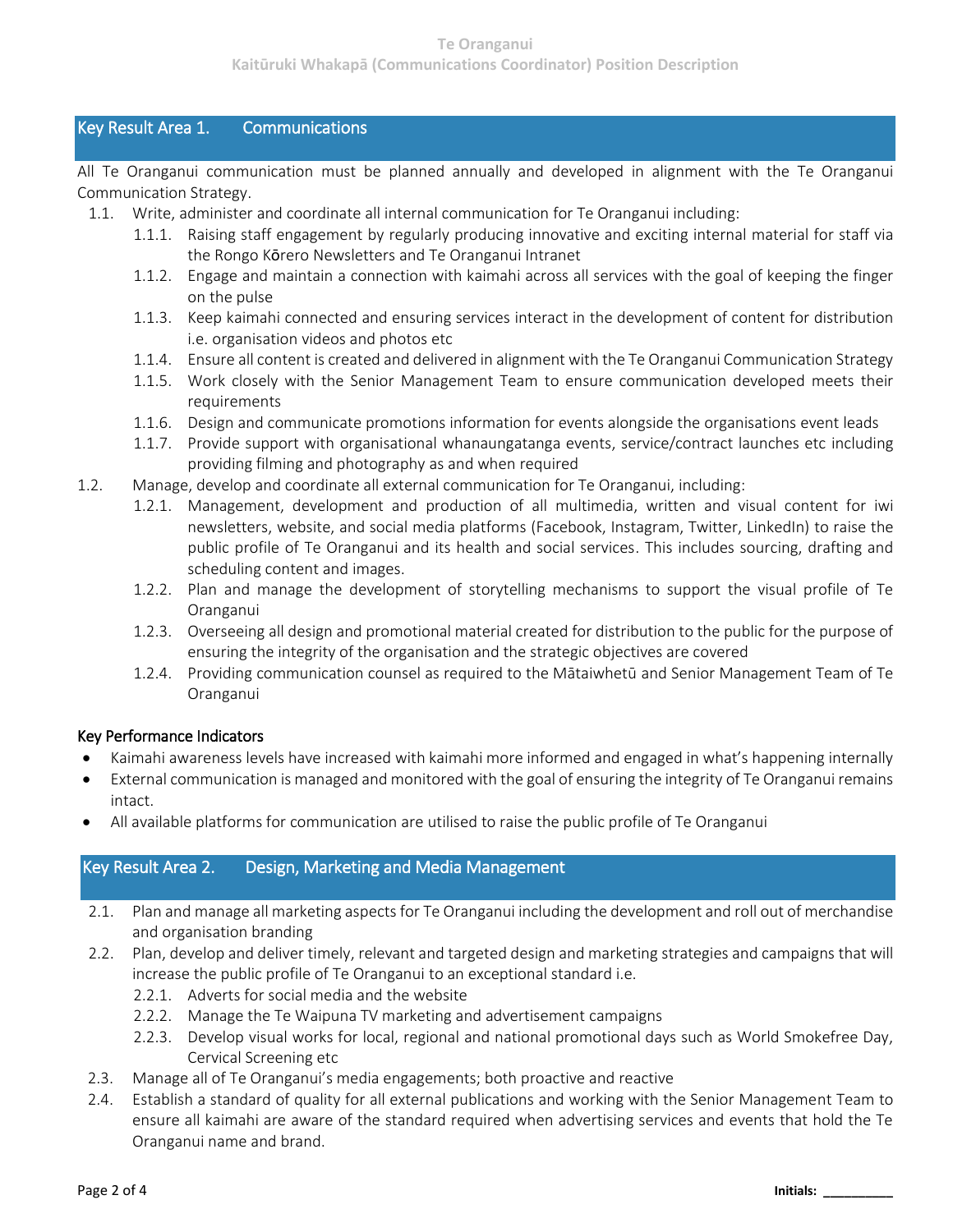- 2.5. Actively monitor the use of the Te Oranganui brand ensuring consistency of use and the integrity of the organisation at all times
- 2.6. Complete graphic design requests for all services (within reason) including the development of posters, infographs, certificates and brochures.
- 2.7. Create, design and develop all official Te Oranganui publications such as the Annual Report, Service Directory and Strategic Framework posters
- 2.8. Develop the Annual Te Oranganui Hui-a-Tau video highlighting the work and outcomes for the organisation for display at the Annual Hui-a-Tau

#### Key Performance Indicators

- A minimum of 6 marketing strategies are delivered annually
- Te Oranganui's media engagement is positive with both proactive and reactive engagement controlled
- Te Oranganui brand use is consistent and the brand guidelines are adhered too.

# Key Result Area 3. Information and Technology Support

- 3.1. Provide support to the Yorb technicians by:
	- 3.1.1. Using analytical skills to help troubleshoot technical issue and identify problems for the Yorb technician when required
	- 3.1.2. Work alongside the technicians to better understand potential issues
	- 3.1.3. Assist with the set up of equipment and work stations
	- 3.1.4. Assist with the deployment of devices to staff
- 3.2. Provide advice and guidance to the Senior Management Team relating to IT requirements for their teams as and when required
- 3.3. Review first draft documents from the Yorb business team and provide an analytical breakdown for management
- 3.4. Maintain and review the device management database for Te Oranganui with a view to advise next steps
- 3.5. Learn and understand the management of the Gallagher system to ensure organisation changes can be made inhouse

## Key Performance Indicators

- Management are well supported and understand the complexities of the IT world in a language that is relatable.
- Te Oranganui kaimahi are sufficiently supported in the absence of a Yorb technician with basic troubleshooting issues sorted in a timely manner

# General Provisions

- Actively participate in Te Oranganui kaupapa activities including attending karakia, whanaungatanga, waiata etc
- Uphold the principles of Whanau Ora working across teams and functions; acknowledging the unique skills and abilities all kaimahi bring.
- Ensure you maintain an accurate and up to date understanding of Te Oranganui policies and that you uphold these at all times.
- Ensure the health & safety of yourself as well as others in your working environment, upholding organisational health and safety policies and procedures at all times.
- Proactively promote Te Oranganui in a positive light in all activities.
- Actively participate in ongoing professional development.

*The above statements are intended to describe the general nature and level of work being performed by the job holder. They are not construed as an exhaustive list of all responsibilities, duties, or skills required of the job holder. From time to time, personnel may be required to perform duties outside of their normal responsibilities as needed*